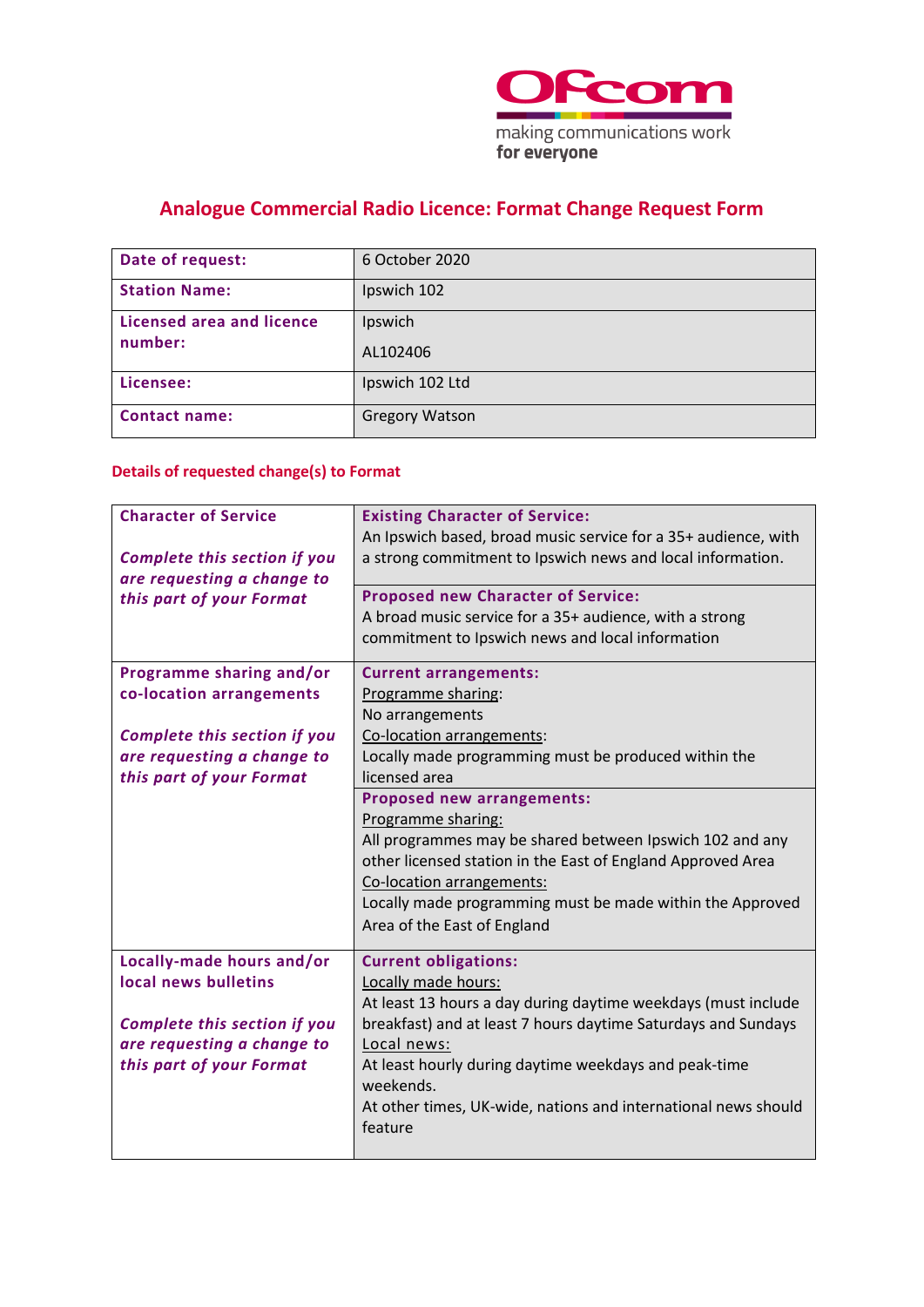| <b>Proposed new obligations:</b>                               |
|----------------------------------------------------------------|
| Locally made hours:                                            |
| At least 3 hours a day during daytime weekdays                 |
| Local news:                                                    |
| At least hourly during daytime weekdays and peak-time          |
| weekends.                                                      |
| At other times, UK-wide, nations and international news should |
| feature                                                        |
|                                                                |

The holder of an analogue local commercial radio licence may apply to Ofcom to have the station's Format amended. Any application should be made using the layout shown on this form, and should be in accordance with Ofcom's published procedures for Format changes.<sup>1</sup>

Under section 106(1A) of the Broadcasting Act 1990 (as amended), Ofcom may consent to a change of a Format only if it is satisfied that *at least* one of the following five statutory criteria is satisfied:

- *(a) that the departure would not substantially alter the character of the service;*
- *(b) that the departure would not narrow the range of programmes available by way of relevant independent radio services to persons living the area or locality for which the service is licensed to be provided;*
- *(c) that the departure would be conducive to the maintenance or promotion of fair and effective competition*
- *(d) that there is evidence that, amongst persons living in that area or locality, there is a significant demand for, or significant support for, the change that would result from the departure; or*
- *(e) that (i) the departure would result from programmes included in the licensed service ceasing to be made at premises in the area or locality for which the service is provided, but (ii) those programmes would continue to be made wholly or partly at premises within the approved area (as defined in section 314 of the Communications Act 2003 (local content and character of services)).*

Only one of these five criteria need be satisfied in order for Ofcom to consent to the proposed change. However, even if Ofcom is of the opinion that the proposed change satisfies one or more of the statutory criteria, there may be reasons (depending on the particular circumstances of the case) why Ofcom may not consent to the proposed change. The additional criteria to which Ofcom will have regard when exercising this discretion can be found on our website.<sup>2</sup>

Applicants should note that, under section 106ZA of the same Act (as amended), a proposed change that *does not* satisfy the first or last of these criteria (i.e. a change that Ofcom considers *would* or *could* substantially alter the character of the service, or does not relate to the origin of locally-made programmes) must, if it is to be considered further under any of the other three criteria, be consulted upon.

<sup>2</sup> At https://www.ofcom.org.uk/ data/assets/pdf file/0024/87405/The-regulation-of-Format-changes.pdf

<sup>1</sup> Available at [https://www.ofcom.org.uk/\\_\\_data/assets/pdf\\_file/0024/87405/The-regulation-of-Format-changes.pdf](https://www.ofcom.org.uk/__data/assets/pdf_file/0024/87405/The-regulation-of-Format-changes.pdf)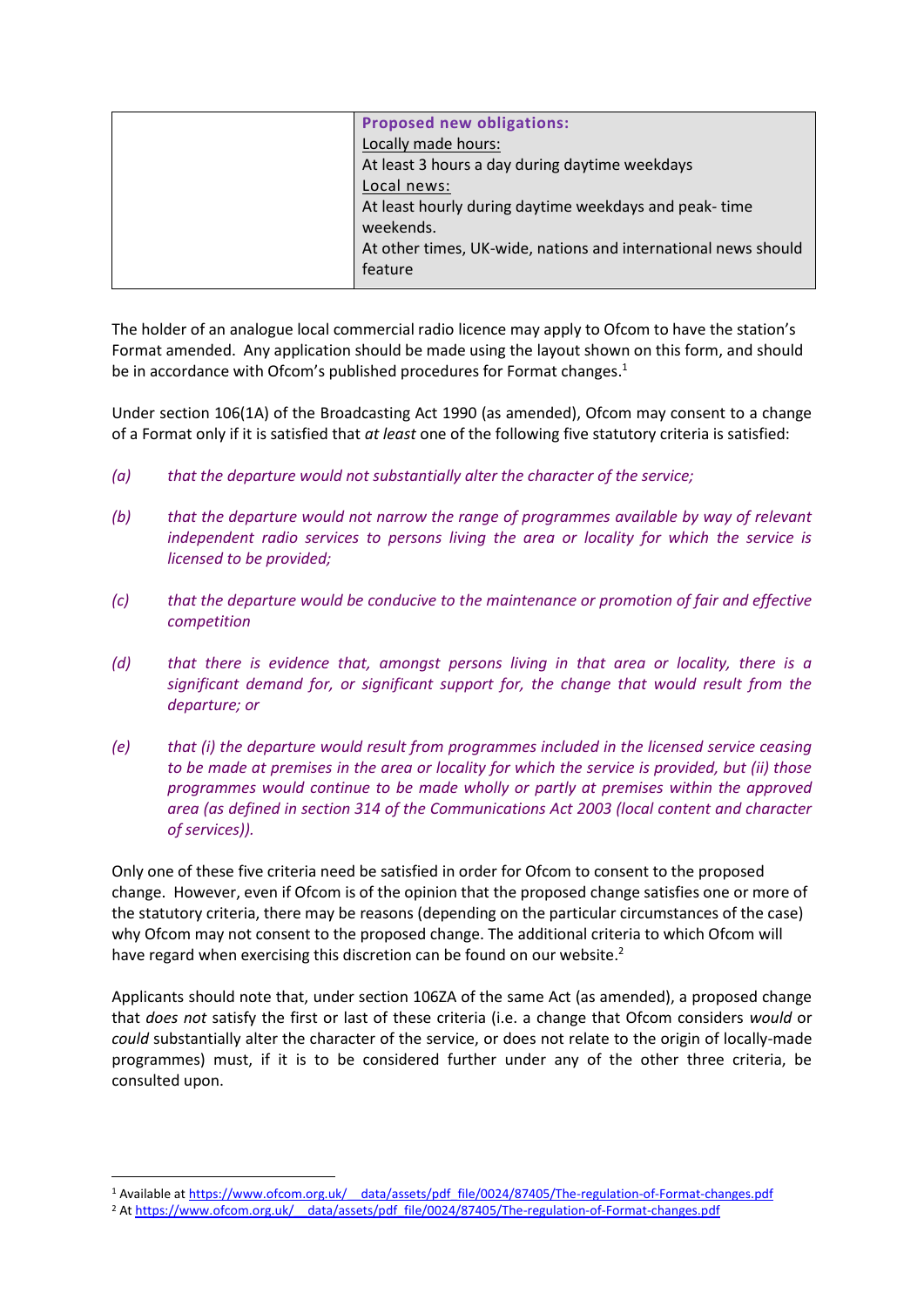In the event that Ofcom receives a request for Format change and considers that criterion (a) or (e) is *not* satisfied, it will seek confirmation from the applicant as to whether it wishes to proceed with the request (and, if so, whether it wishes to amend or replace its submission in light of the necessity to make it public).#

**Please set out the statutory criterion, or criteria, set out in section 106(1A) of the Broadcasting Act 1990 that you believe is/are satisfied in relation to this Format change request, and the reasons for this.**

- a. The proposed change would not substantially alter the character of service. The location of the production of programmes is included in other elements of the format and Ofcom's policy allows for production to be made within approved areas. The proposed changes to local hours, local production and programme sharing are in line with Ofcom's localness guidelines.
- e. Programmes included in the licensed service will cease to be made at premises in the area or locality for which the service is provided, but those programmes will continue to be made wholly or partly at premises within the approved area.

**Please provide any additional information and/or evidence in support of the proposed change(s) below. In particular, the applicant may wish to outline how they see that the proposed change fits within Ofcom's published Format change request policy<sup>3</sup> and also Ofcom's Localness guidance, which includes our co-location and programme sharing policy. 4**

#### *Notes*

# Ofcom may approve a change under any of criteria (b) to (d) without consultation, or after a consultation of less than 28 days, if Ofcom considers that to hold a consultation at all, or for 28 days or more, would result in a delay that would be likely to prejudice the interests of the licensee. Ofcom may also remove for the purposes of consultation any confidential information submitted by the licensee.

#### **Data Protection**

We require the information requested in this form in order to carry out our licensing duties under the Broadcasting Act 1990, Broadcasting Act 1996 and Communications Act 2003. Please see Ofcom's General Privacy Statement [www.ofcom.org.uk/about-ofcom/foi-dp/general-privacy](http://www.ofcom.org.uk/about-ofcom/foi-dp/general-privacy-statement)[statement](http://www.ofcom.org.uk/about-ofcom/foi-dp/general-privacy-statement) for further information about how Ofcom handles your personal information and your corresponding rights

<sup>&</sup>lt;sup>3</sup> Available at https://www.ofcom.org.uk/ data/assets/pdf file/0024/87405/The-regulation-of-Format-changes.pdf <sup>4</sup> Available at<http://stakeholders.ofcom.org.uk/broadcasting/radio/localness/>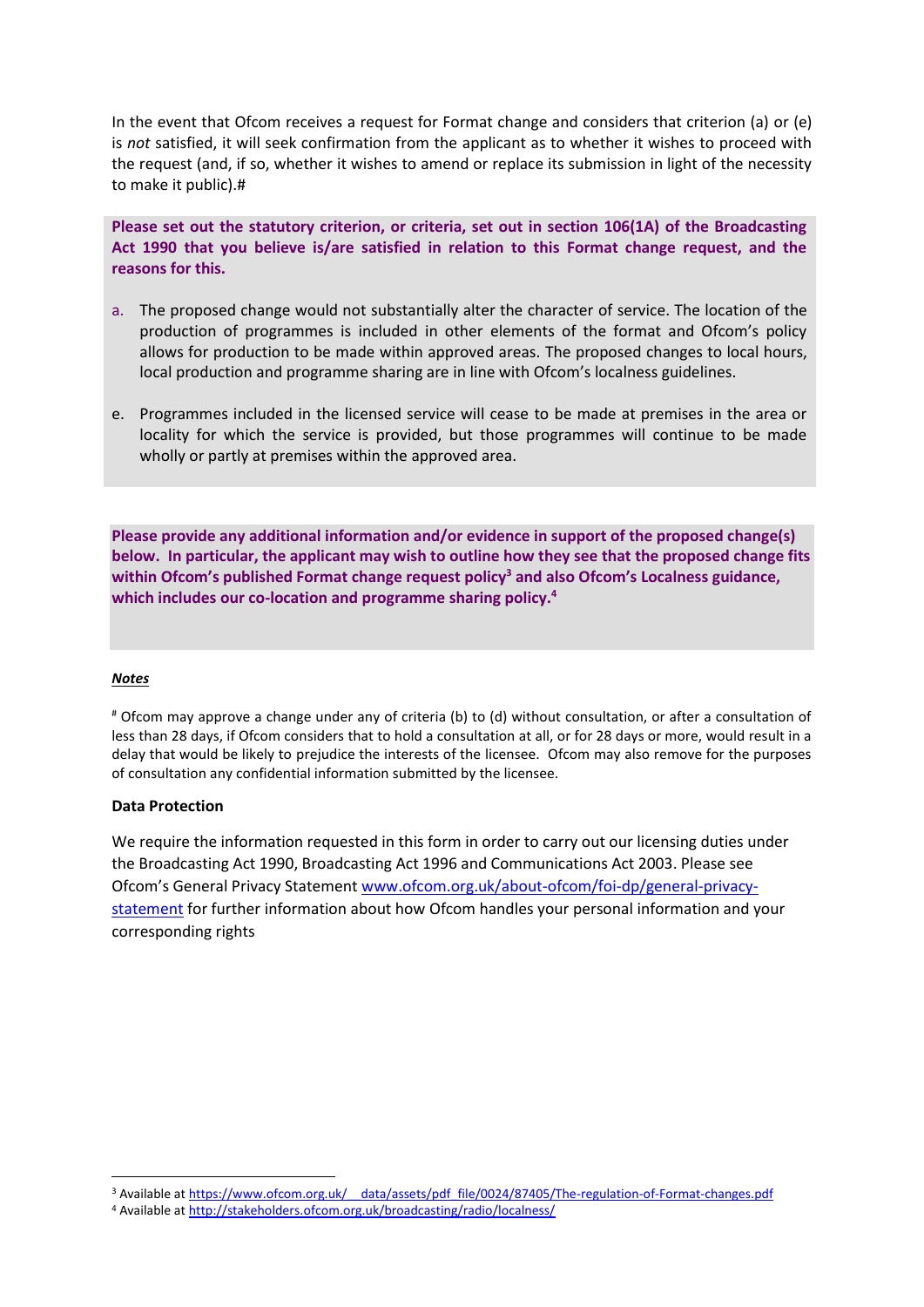# Ofcom notes on the request

# **Statutory requirements**

This request relates to the FM licence for Ipswich held by Ipswich 102 Limited ('Ipswich 102'), currently broadcasting as Ipswich 102.

Every FM local commercial radio station is required to broadcast a service which complies with a defined 'character of service', and also a certain amount of locally-made programming and local news. These requirements are specified in its Format. Locally-made programmes are those made within a station's licensed area or, where Ofcom has approved a wider area relating to that station, that 'approved area'.

Ipswich 102 has requested the following changes to the Format of the Ipswich licence:

- To change the 'Character of Service' description from "*An Ipswich based, broad music service for a 35+ audience, with a strong commitment to Ipswich news and local information*" to: *"A broad music service for a 35+ audience, with a strong commitment to Ipswich news and local information.*"
- To produce locally-made programming anywhere within the Ofcom approved area of the East of England.
- To reduce the required number of locally-made programming hours on weekday daytimes from 13 to three, and from seven to none on weekend days.
- To share all locally-made programming with other local commercial radio stations in the East of England Ofcom approved area.

These proposed changes would change the overall character of service as set out in the Format of the licence, and accordingly can be agreed only if Ofcom is satisfied in regard to one of the statutory criteria set out in section 106(1A) of the Broadcasting Act 1990 (as set out in the request, above).

If we are satisfied in relation to one of the statutory criteria, we are then able to decide whether or not to approve the request, taking account of our published policy criteria.

# **Assessment**

### Proposed change to 'Character of Service'

The proposed change to the 'Character of Service' description is to remove the requirement for the station to be "Ipswich-based". This is also addressed by the licensee's request to produce locallymade programming from anywhere within the Ofcom approved area of the East of England (currently, the Format requires that locally-made programming hours must be broadcast from within Ipswich 102's licence area).

Ipswich 102's Format is an unusual one given that 'Character of Service' descriptions do not normally include references to the physical location of a station's studios or offices (particularly given that there is a separate part of the Format which regulates 'studio location').

This Ipswich licence was awarded relatively recently, in a competitive licence contest<sup>5</sup>, in June 2018. In Ofcom's [published award statement,](https://www.ofcom.org.uk/__data/assets/pdf_file/0022/114754/Commercial-radio-licence-award-Ipswich.pdf) there was no reference made to the fact that the successful applicant had committed to being "Ipswich-based", meaning it was not a significant consideration in

<sup>5</sup> The other application for the licence came from Celador Radio Limited ('Town 102'), the incumbent licensee at the time.